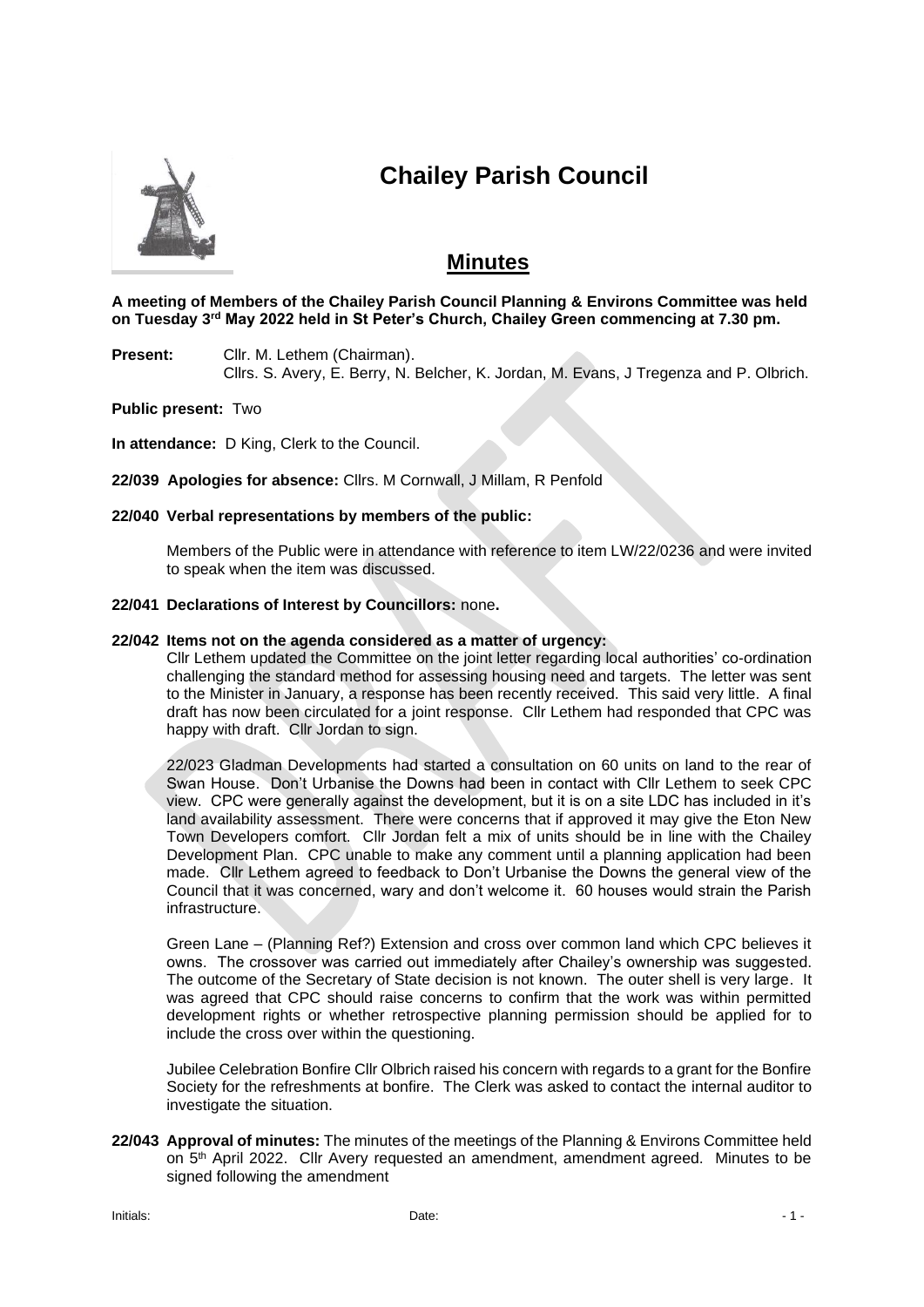**22/044 Lewes District Council planning applications:** The following planning applications were considered by Councillors and the following response was agreed:

| <b>Planning</b>         | Name and Address of        | <b>Work Requested</b>                                 |  |  |  |
|-------------------------|----------------------------|-------------------------------------------------------|--|--|--|
| Ref No.                 | <b>Applicant</b>           |                                                       |  |  |  |
| LW/22/0236              | Mr & Mrs Gourlay           | Demolition of existing dwelling and erection of       |  |  |  |
|                         | Bineham Garden, East       | replacement dwelling with associated landscaping      |  |  |  |
|                         | Grinstead Road, North      | and woodland management. CPC support this             |  |  |  |
|                         | Chailey, East Sussex,      | application. Proposed Cllr Jordan Seconded            |  |  |  |
|                         | BN84DD                     | Cllr Tregenza. All in favour                          |  |  |  |
| LW/22/0188              | Wapsbourne Manor,          | Change of use from a Grade 2* single use              |  |  |  |
| 04/05/22                | Wapsbourne Manor Farm      | residential dwelling to 1 no 2 bed self contained     |  |  |  |
| LW/22/0243              | Lane, Sheffield Park North | flat and 1 no 3 bed HMO comprising internal and       |  |  |  |
| 04/05/22                | Chailey, East Sussex       | external alterations, installation of 3 no air source |  |  |  |
|                         |                            | heat pumps and general repairs. CPC object to         |  |  |  |
|                         |                            | the application. Proposed Cllr Berry Seconded         |  |  |  |
|                         |                            | CIIr Avery 6 for, 1 against and 1 abstention.         |  |  |  |
|                         |                            | Motion carried (see comments below).                  |  |  |  |
| LW/22/00211             | 1 The Martletts, South     | Single storey extension with pitched roof. CPC        |  |  |  |
| Response:               | Chailey, East Sussex, BN8  | support this application. Proposed Cllr               |  |  |  |
| 29.04.22                | 4QG                        | <b>Olbrich Seconded Cllr Berry. All in favour</b>     |  |  |  |
| Extension               |                            |                                                       |  |  |  |
| Requested<br>LW/22/0182 | Banks House, Banks         | Installation of 2 no roof lights to rear plane of the |  |  |  |
| 04/05/22                | Road, North Chailey        | roof. CPC support this application. Proposed          |  |  |  |
|                         | <b>BN8 4JL</b>             | <b>CIIr Belcher Seconded CIIr Olbrich. Passed</b>     |  |  |  |
|                         |                            | with one absention.                                   |  |  |  |
|                         |                            |                                                       |  |  |  |

**LW/22/0188 &LW/22/0243:** The Council voted by a majority to object to the proposal. The Councillors recognise that Wapsbourne Manor is in need of renovation to restore the building which is falling into disrepair and has had some inappropriate work carried out on it. Given the lack of information concerning how the internal and external alterations would be carried out and the purposes of the HMO the Council felt unable to support the change of use.

Chailey Parish Council would encourage the involvement of the listed buildings officer at the earliest opportunity with a site visit to look at ways to conserve the building.

| <b>Planning</b><br><b>Application</b> | <b>Applicant</b>                                                     | <b>Work requested</b>                                                                                                                                           | <b>CPC</b><br>decision | <b>LDC</b><br>decision |
|---------------------------------------|----------------------------------------------------------------------|-----------------------------------------------------------------------------------------------------------------------------------------------------------------|------------------------|------------------------|
| LW/22/0113                            | 4 Downs View,<br>North Chailey,<br>East Sussex<br>BN8 4HB            | Removal of existing<br>single storage rear<br>building and<br>replacement two<br>storey side extension<br>with pitched roof, 2no.<br>rear and front<br>windows. | Support                | Approved               |
| LW/22/0061                            | Longridge Barn<br>North Common<br>Road, North<br>Chailey, BN8<br>4ED | Erection of two storey<br>detached garage with<br>pitched roof and<br>enlargement of<br>driveway access                                                         | Support                | Approved               |

### **22/045 To note Lewes District Council planning decisions and results of appeals:**